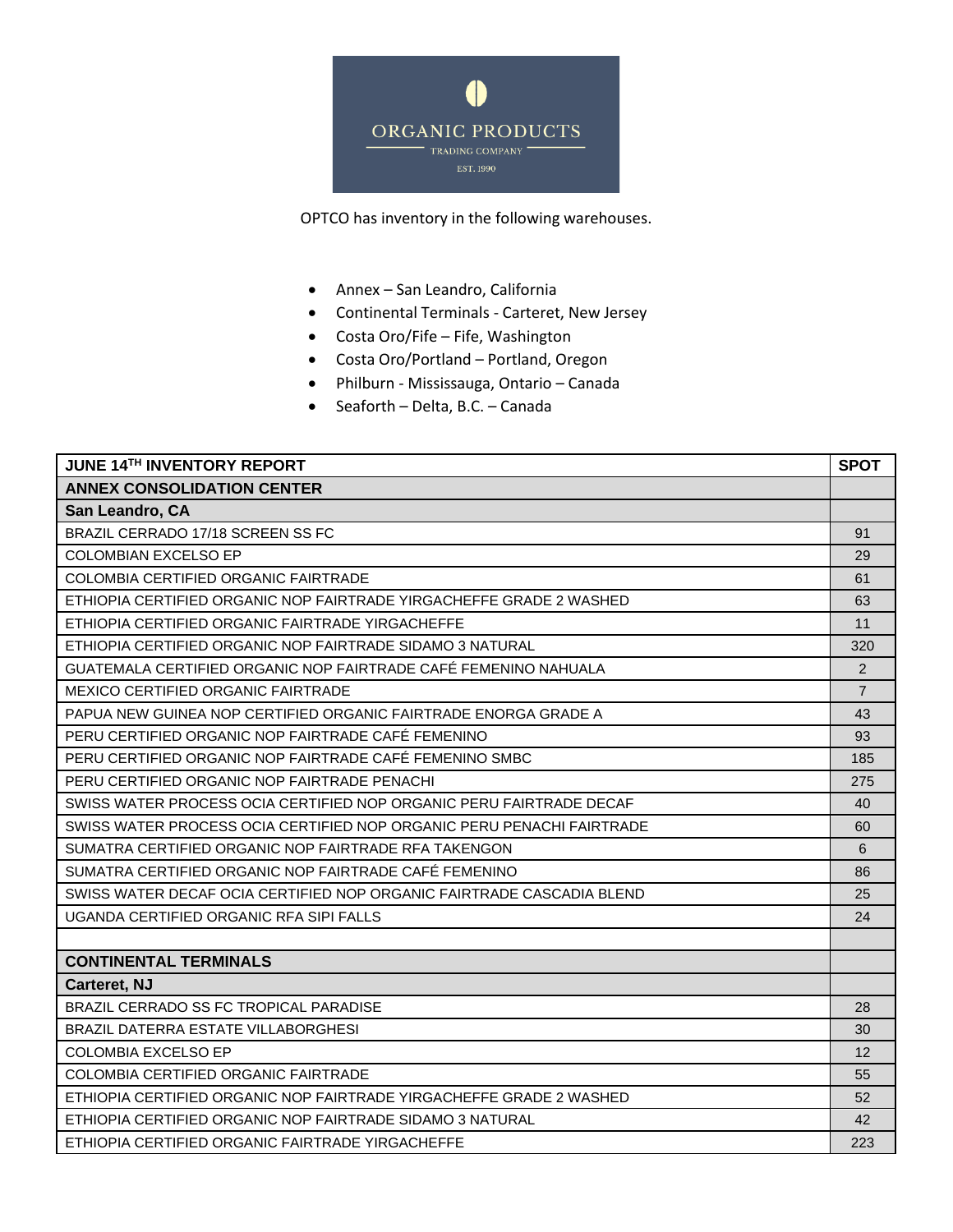| GUATEMALA CERTIFIED ORGANIC NOP FAIRTRADE CAFÉ FEMENINO SMBC ASOBAGRI SHB BIRD FRIENDLY | 65                |
|-----------------------------------------------------------------------------------------|-------------------|
| GUATEMALA CERTIFIED ORGANIC FAIRTRADE                                                   | 40                |
| HONDURAS CERTIFIED ORGANIC FAIRTRADE                                                    | 23                |
| <b>MEXICO CERTIFIED ORGANIC FAIRTRADE</b>                                               | 28                |
| NICARAGUA CERTIFIED ORGANIC NOP FAIRTRADE CAFÉ FEMENINO                                 | 268               |
| PERU CERTIFIED ORGANIC NOP FAIRTRADE PENACHI                                            | 120               |
| SWISS WATER PROCESS OCIA CERTIFIED NOP ORGANIC PERU FAIRTRADE DECAF                     | 118               |
| SUMATRA CERTIFIED ORGANIC NOP FAIRTRADE CAFÉ FEMENINO SEMI-WASHED GRADE A DOUBLE PICKED | $12 \overline{ }$ |
| SUMATRA CERTIFIED ORGANIC FAIRTRADE TAKENGON                                            | 70                |
| SWISS WATER DECAF OCIA CERTIFIED NOP ORGANIC FAIRTRADE CASCADIA BLEND                   | 59                |
|                                                                                         |                   |
| <b>COSTA ORO - FIFE</b>                                                                 |                   |
| Fife, WA                                                                                |                   |
| <b>COLOMBIAN EXCELSO EP</b>                                                             | 6                 |
| ETHIOPIA CERTIFIED ORGANIC FAIRTRADE YIRGACHEFFE                                        | 23                |
| ETHIOPIA CERTIFIED ORGANIC NOP FAIRTRADE YIRGACHEFFE GRADE 2 WASHED                     | 20                |
| <b>GUATEMALA CERTIFIED ORGANIC NOP FAIRTRADE NAHUALA</b>                                | 2                 |
| HONDURAS CERTIFIED ORGANIC NOP FAIRTRADE MARCALA SMBC                                   | 6                 |
| PERU CERTIFIED ORGANIC NOP FAIRTRADE PENACHI                                            | 3                 |
| PERU CERTIFIED ORGANIC FAIRTRADE                                                        | 104               |
| SWISS WATER PROCESS OCIA CERTIFIED NOP ORGANIC PERU FAIRTRADE DECAF                     | 30                |
| SWISS WATER DECAF OCIA CERTIFIED NOP ORGANIC FAIRTRADE CASCADIA BLEND                   | 29                |
| <b>COSTA ORO - PORTLAND</b>                                                             |                   |
| Portland, OR                                                                            |                   |
| BOLIVIA CERTIFIED ORGANIC NOP FAIRTRADE CAFÉ FEMENINO                                   | 5                 |
| BRAZIL CERRADO 17/18 SCREEN SS FC                                                       | 31                |
| COLOMBIAN EXCELSO EP                                                                    | 8                 |
| COLOMBIA CERTIFIED ORGANIC NOP FAIRTRADE CAFÉ FEMENINO COSURCA WASHED EXCELSO           | 2                 |
| <b>COLOMBIA CERTIFIED ORGANIC FAIRTRADE</b>                                             | 15                |
| ETHIOPIA CERTIFIED ORGANIC NOP FAIRTRADE YIRGACHEFFE GRADE 2 WASHED                     | 24                |
| ETHIOPIA CERTIFIED ORGANIC NOP FAIRTRADE SIDAMO 3 NATURAL                               | 15                |
| MEXICO CERTIFIED ORGANIC NOP FAIRTRADE CAFE FEMENINO                                    | 3                 |
| PAPUA NEW GUINEA NOP CERTIFIED ORGANIC FAIRTRADE ENORGA GRADE A                         | 5                 |
| PERU CERTIFIED ORGANIC NOP FAIRTRADE PENACHI                                            | 71                |
| SWISS WATER PROCESS OCIA CERTIFIED NOP ORGANIC PERU FAIRTRADE DECAF                     | 11                |
| SUMATRA CERTIFIED ORGANIC NOP FAIRTRADE CAFÉ FEMENINO                                   | 39                |
| SWISS WATER DECAF OCIA CERTIFIED NOP ORGANIC FAIRTRADE CASCADIA BLEND                   | 8                 |
|                                                                                         |                   |
| <b>PHILBURN</b>                                                                         |                   |
| Mississauga, Ontario - Canada                                                           |                   |
| <b>COLOMBIA EXCELSO EP</b>                                                              | $\overline{7}$    |
| COLOMBIA CERTIFIED ORGANIC FAIRTRADE                                                    | 15                |
| ETHIOPIA CERTIFIED ORGANIC NOP FAIRTRADE YIRGACHEFFE GRADE 2 WASHED                     | 43                |
| ETHIOPIA CERTIFIED ORGANIC NOP FAIRTRADE SIDAMO 3 NATURAL                               | 25                |
| <b>GUATEMALA CERTIFIED ORGANIC FAIRTRADE</b>                                            | $\overline{2}$    |
| HONDURAS CERTIFIED ORGANIC FAIRTRADE                                                    | 11                |
| INDIAN ARABICA WASHED MONSOONED MALABAR                                                 | 4                 |
| MEXICO CERTIFIED ORGANIC FAIRTRADE                                                      | $\overline{7}$    |